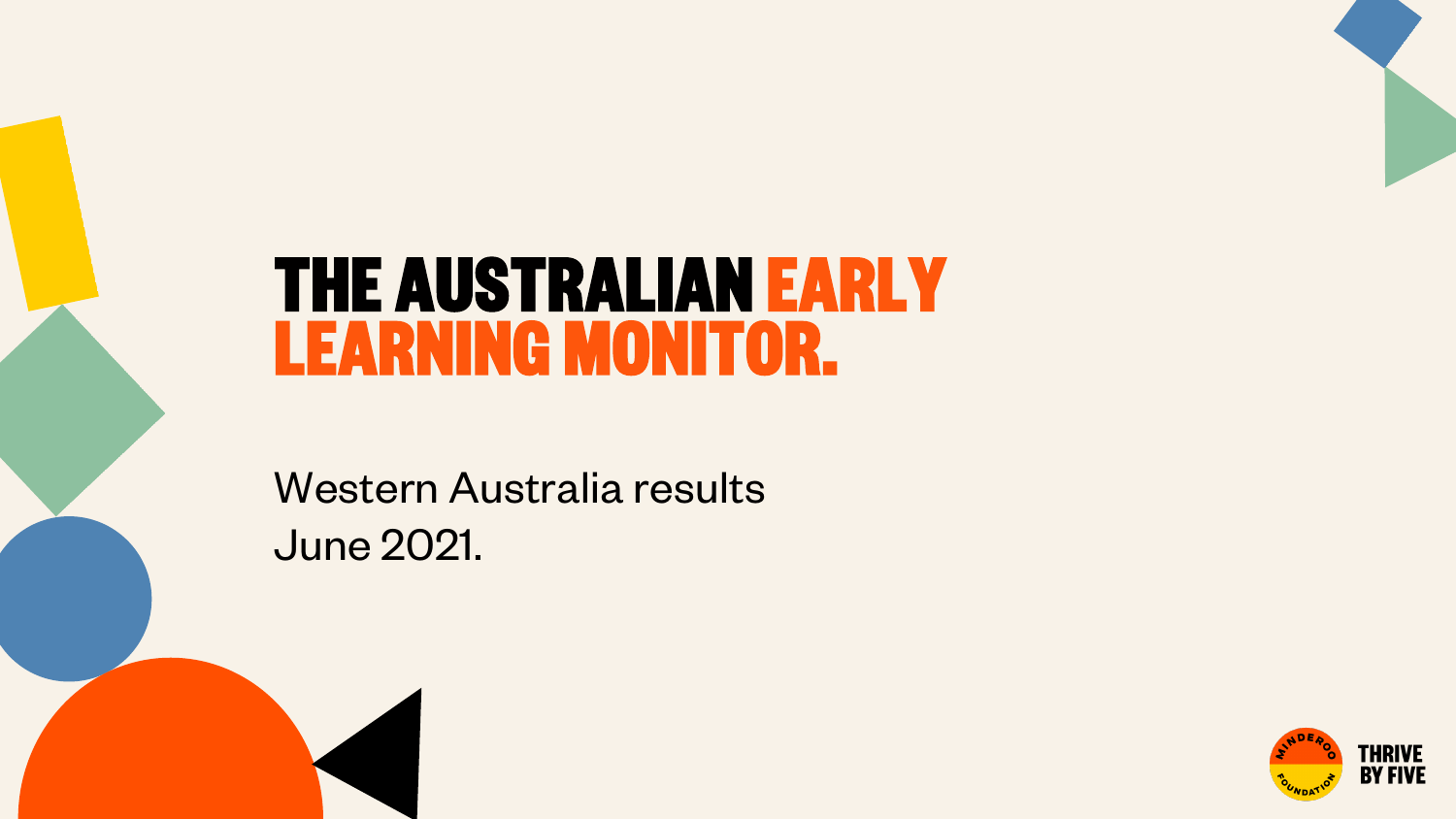# **KEY FINDINGS.**

- 1. Most Western Australians recognise the importance of play-based learning and acknowledge that children are more likely to experience play-based learning if they attend centre-based daycare or preschool.
- 2. They believe, however, that the cost of ECE and care has risen sharply over recent years and that many parents do not send their children to centre-based daycare or preschool because of the cost.
- 3. A clear majority of Western Australians believe that cheaper ECE would be good for the economy as a whole, and that support has increased substantially over the last year.

4. 7 in 10 support the introduction of a universal high-quality ECE and care system, and most think such a system would be good for the education system, the economy and social inequality.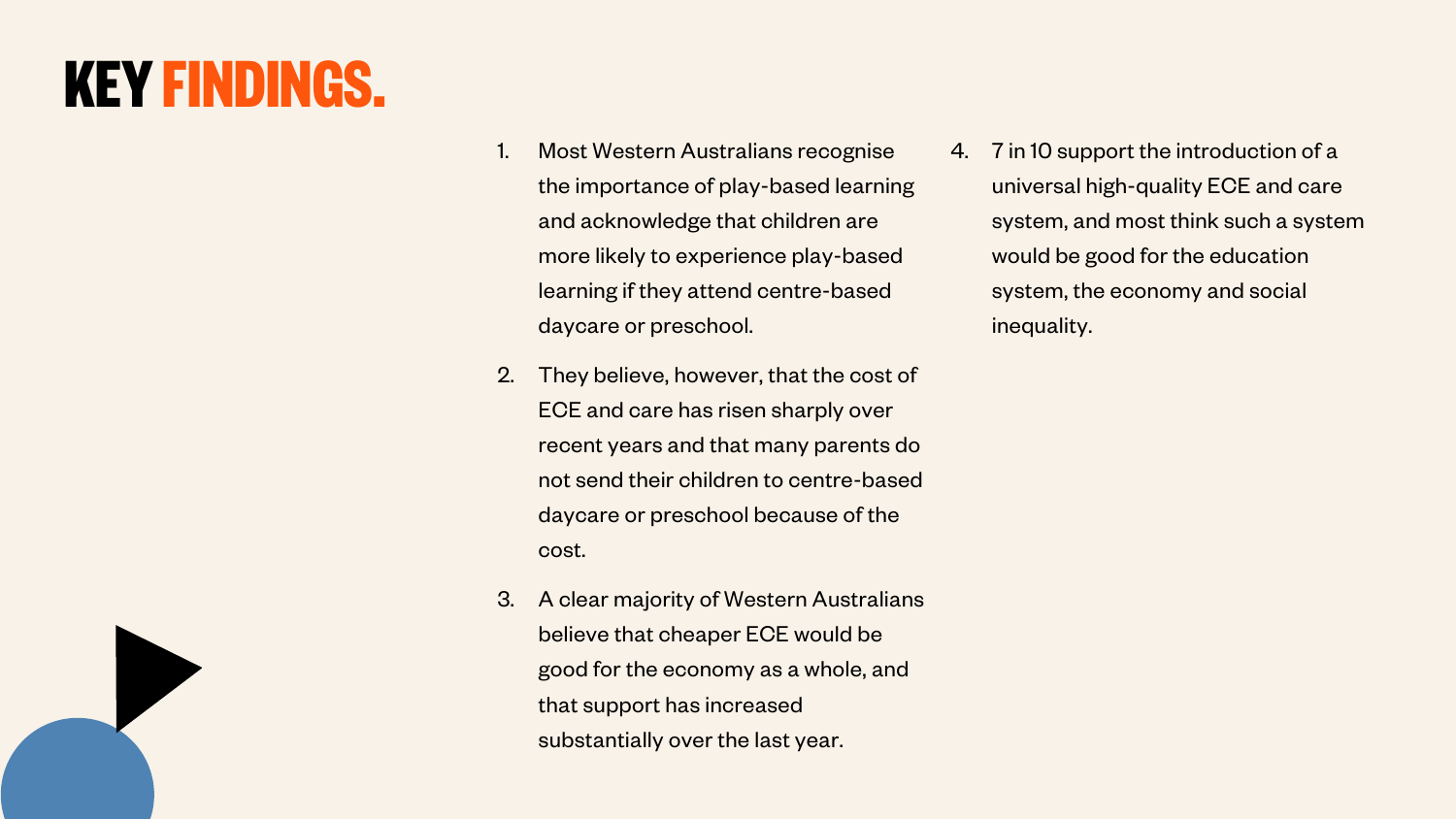# **METHODOLOGY.**

Fieldwork:  $22<sup>nd</sup>$  April – 7<sup>th</sup> May 2021

Sample: **n=518 Western Australian residents**

Prepared by: Essential Research

Our researchers are members of the Research Society. This research is compliant with the Australian Polling Council Quality Mark standards.



The quantitative poll was devel sample of the Australian public experiences with the early learning and to understand their views on working life and society more b

The national online survey was respondents approximately 15

Note that some questions were maximise the number of questions burden.

The maximum margin of error i the full sample. For questions a of error is  $\pm$  6.4%.

Some figures in this report will no methodology can be found here Learning Monitor go to: https://thrivebyfive.org.au/early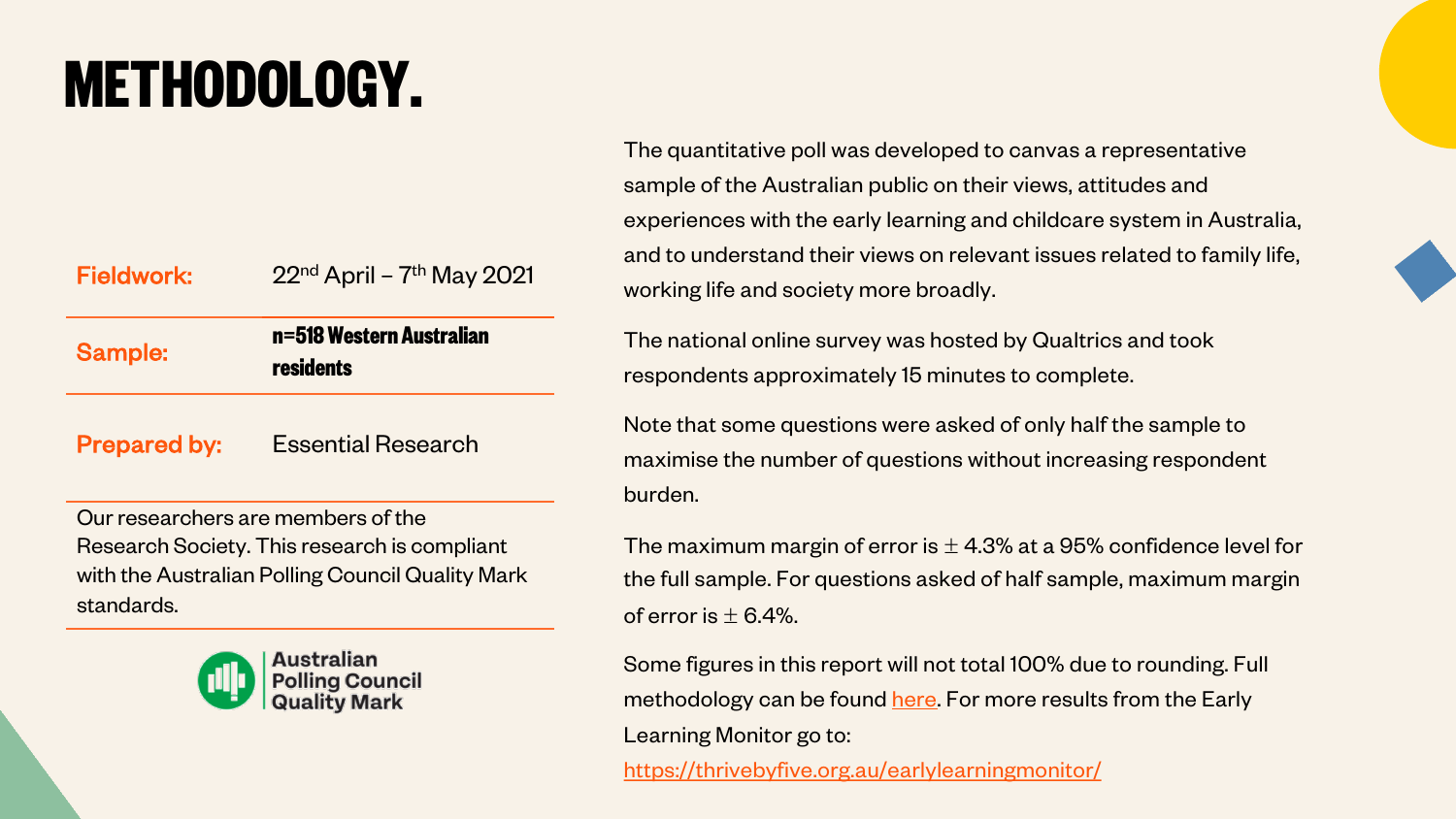# **CURRENT ATTITUDES AND BELIEFS.**

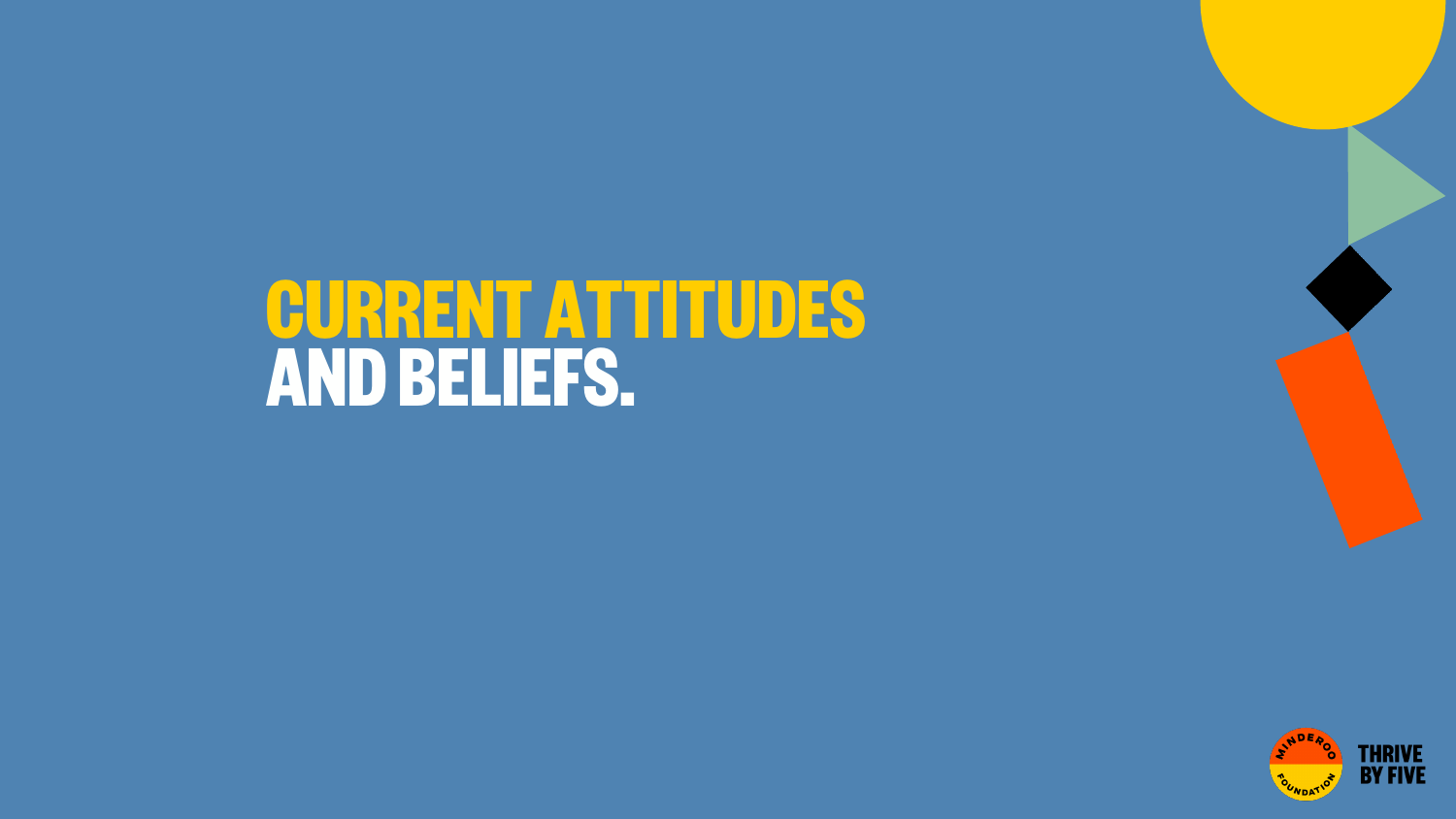#### Understanding of early learning (%)

| The cost of early childhood education and care has risen<br>substantially in the last 3 years***                                                       | Total True: 93%<br>46%           |                     | 47% | 5% 2% |    |
|--------------------------------------------------------------------------------------------------------------------------------------------------------|----------------------------------|---------------------|-----|-------|----|
| Play-based learning is essential for the brain development of<br>children between the ages of zero to five                                             | Total True: 91%<br>51%           |                     | 40% | 8%    | 1% |
| Many families don't send their children to early childhood<br>education and care or limit how long they send them, because of<br>the cost              | Total True: 88%<br>37%           | 50%                 |     | 10%   | 2% |
| Children who attend daycare or preschool at a centre will often<br>have more opportunities for play-based learning than those who<br>do not            | Total True: 79%<br>25%           | 55%                 | 17% |       | 4% |
| Children who have not been exposed to play-based learning<br>between the ages of zero to five either start school behind, or are<br>not ready to learn | Total True: 65%<br>20%           | 45%                 | 28% | 6%    |    |
| $\blacksquare$ Probably true<br>$\blacksquare$ Definitely true                                                                                         | $\blacksquare$ Probably not true | Definitely not true |     |       |    |

#### Q. For each of the following statements about early childhood education and care, please indicate if you think they are definitely true, probably true, probably not true or definitely not true.

Base: WA respondents, n=518

\*Only shown to half sample, n=263

\*\*\*Only shown to parents with a child that attends/attended daycare, n=73

## **88% OF WESTERN AUSTRALIANS ARE BELIEVE THE COST OF EARLY EDUCATION IS A BARRIER TO ACCESS.**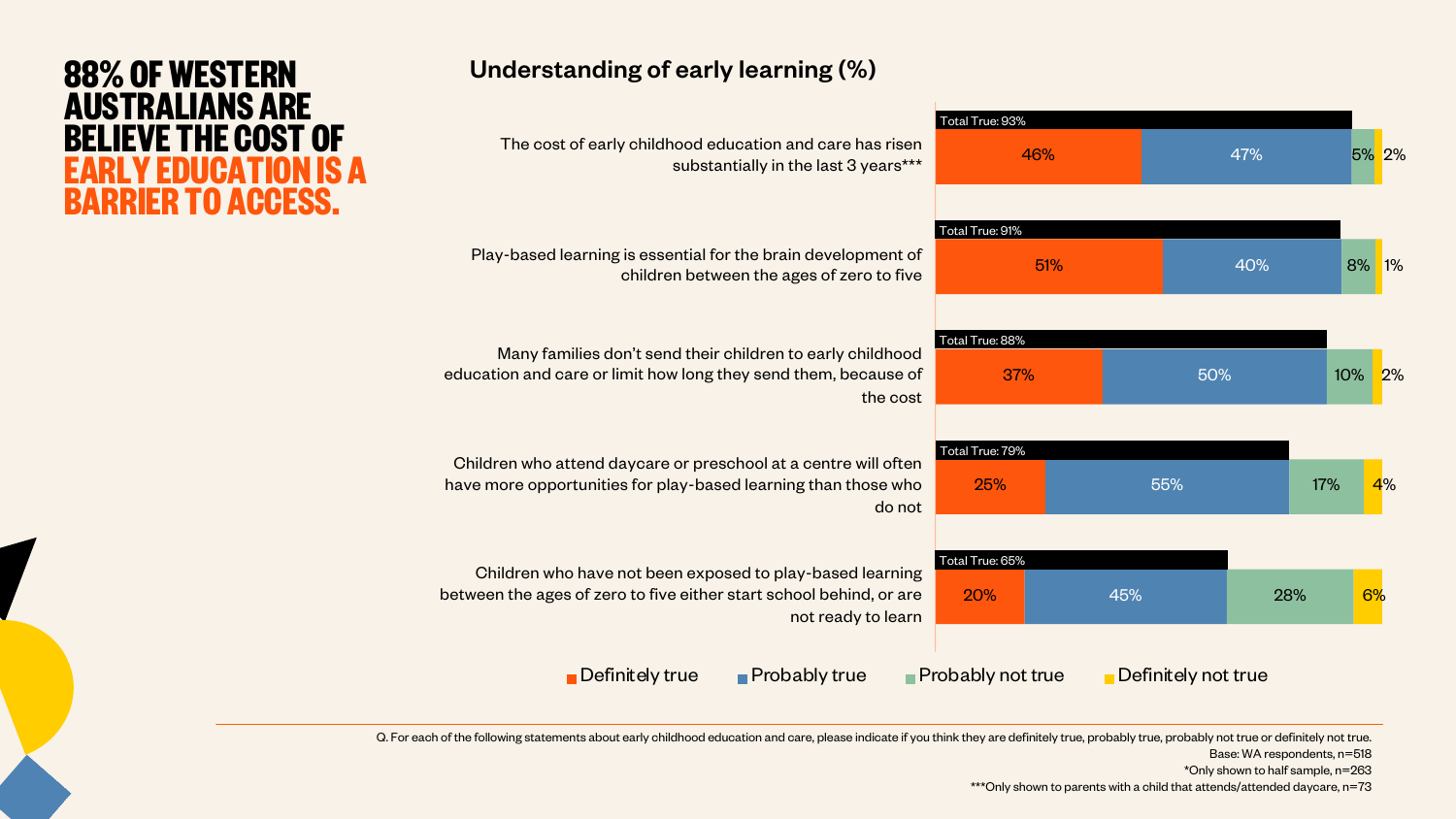# **MOST SEE THE VALUE OF PICKING UP LEARNING DIFFICULTIES BEFORE PRIMARY SCHOOL – WAY OF PROMOTING THE VALUE OF CENTRE- BASED DAYCARE IS THAT LEARNING DIFFICULTIES ARE LIKELY TO BE PICKED UP SOONER.**

#### Understanding of early learning (%)

46% 35% 30% 17% 19% 43% 52% 52% 53% 51% 9% 12% 15% 24% 27% 2% 1% 4% 6% 4% If learning difficulties and disabilities such as dyslexia, ADHD and autism can be picked up before children start primary school, the children are likely to be much better off in the long-term Many families rely on long-day care being open 52 weeks per year to support their work and other commitments A high-quality early childhood education and care system would help ensure better outcomes for those children when they graduate Year 12 Many people who get into trouble with the law later in life have learning difficulties that weren't picked up early enough Australia's early childhood education and care system doesn't follow a consistent approach or deliver uniform standards of education and care Definitely true Probably true Probably not true Definitely not true Total True: 89% Total True: 87% Total True: 82% Total True: 70% Total True: 69%

Q. For each of the following statements about early childhood education and care, please indicate if you think they are definitely true, probably true, probably not true or definitely not true.

Base: WA respondents, n=518

\*Only shown to half sample, n=263

\*\* Only shown to half sample, n=255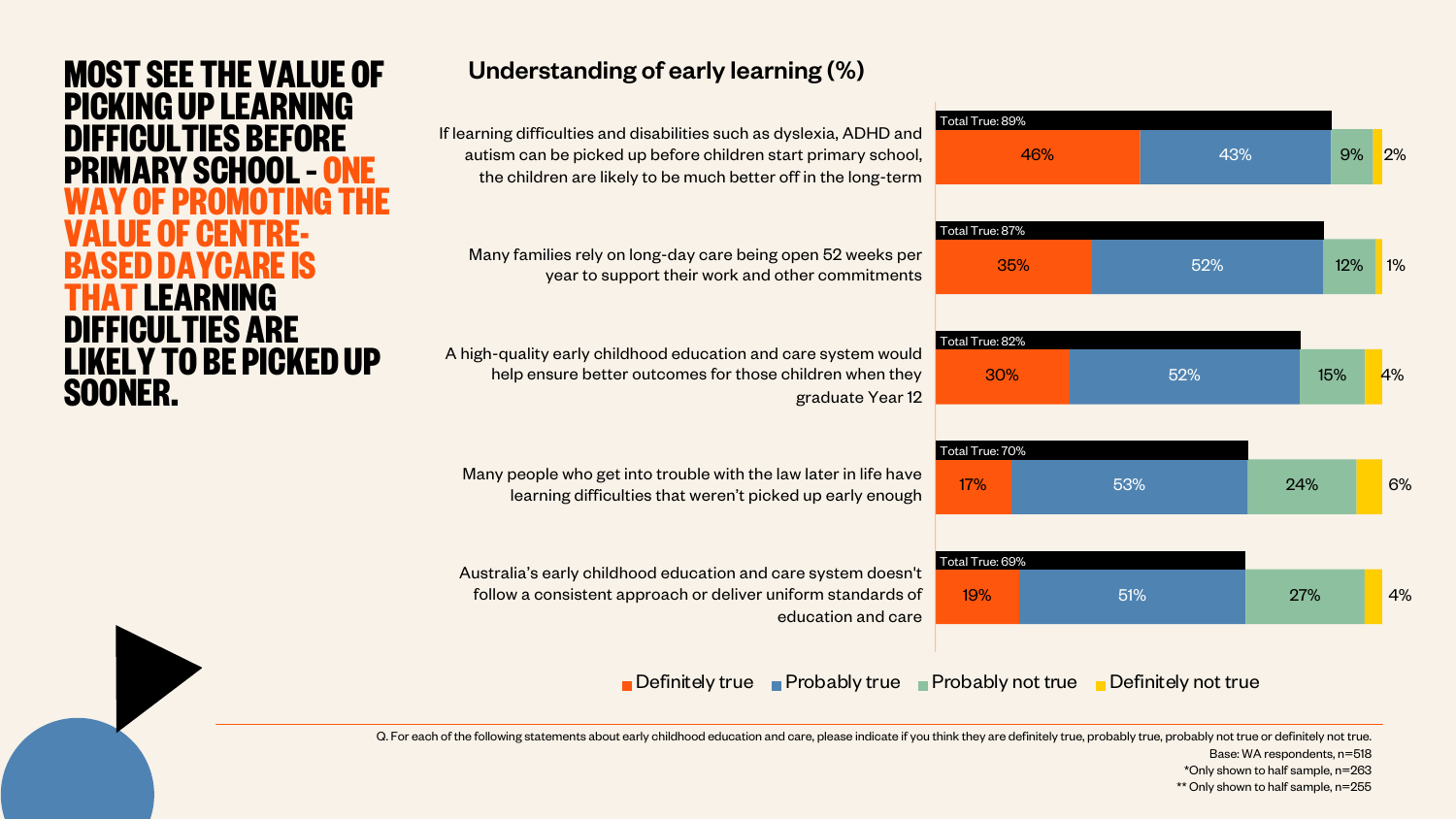

#### A coordinated future for early learning (%)

| The quality of early childhood education and care<br>would improve if the system was more coordinated | Total Agree: 76%<br>33%                   | 43% | 21% | <b>2%1%</b> |
|-------------------------------------------------------------------------------------------------------|-------------------------------------------|-----|-----|-------------|
| Early learning should be treated as part of the<br>education system                                   | Total Agree: 72%<br>36%                   | 37% | 18% | 2%<br>7%    |
| Strongly agree<br>Somewhat agree<br>Somewhat disagree<br>Strongly disagree                            | $\blacksquare$ Neither agree nor disagree |     |     |             |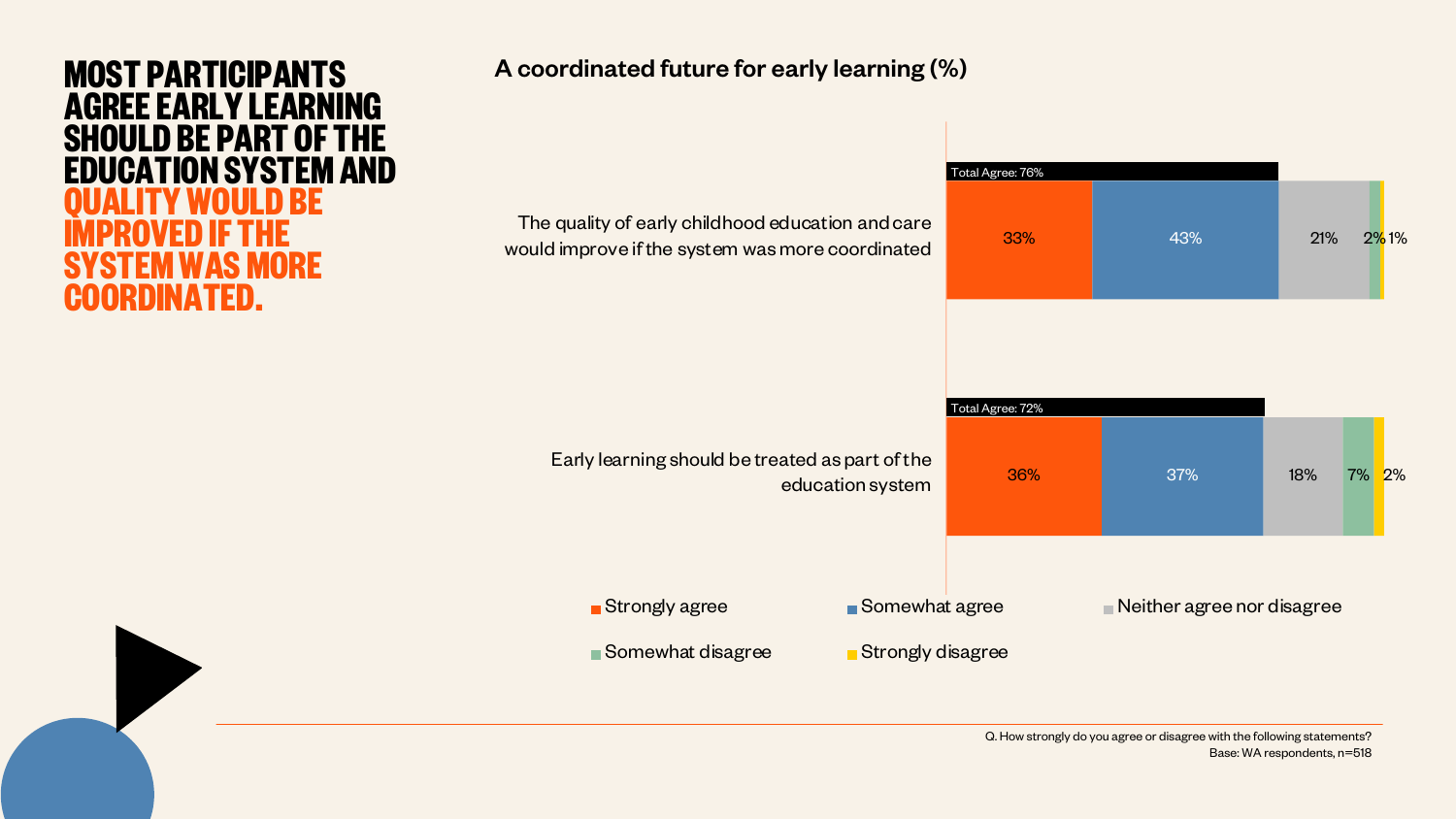### **THERE IS SOLID SUPPORT AMONGST PARENTS FOR KIRI F WORKING CONDITIONS EVEN ALLOWING FOR A SMALLER SAMPLE SIZE (N=146).**

#### What would help respondents and their families (% A lot /A fair amount)



Q. How much would each of the following help you and your family, now or in the future? Base: WA respondents with dependent children, n=146 \*Only shown to parents with at least one child under school age, n=65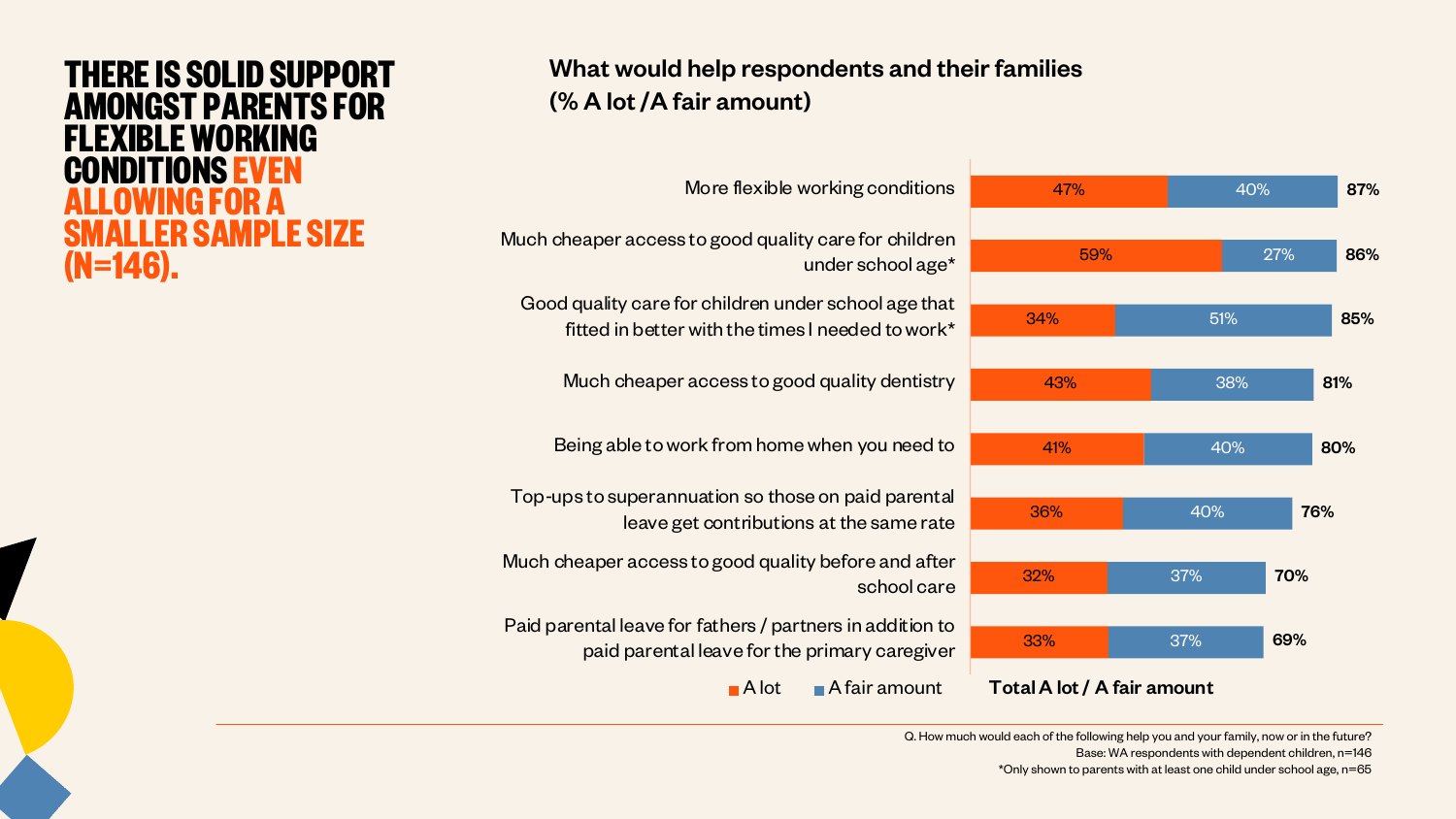# **TOWARDS A UNIVERSAL, HIGH-QUALITY EARLY LEARNING SYSTEM.**

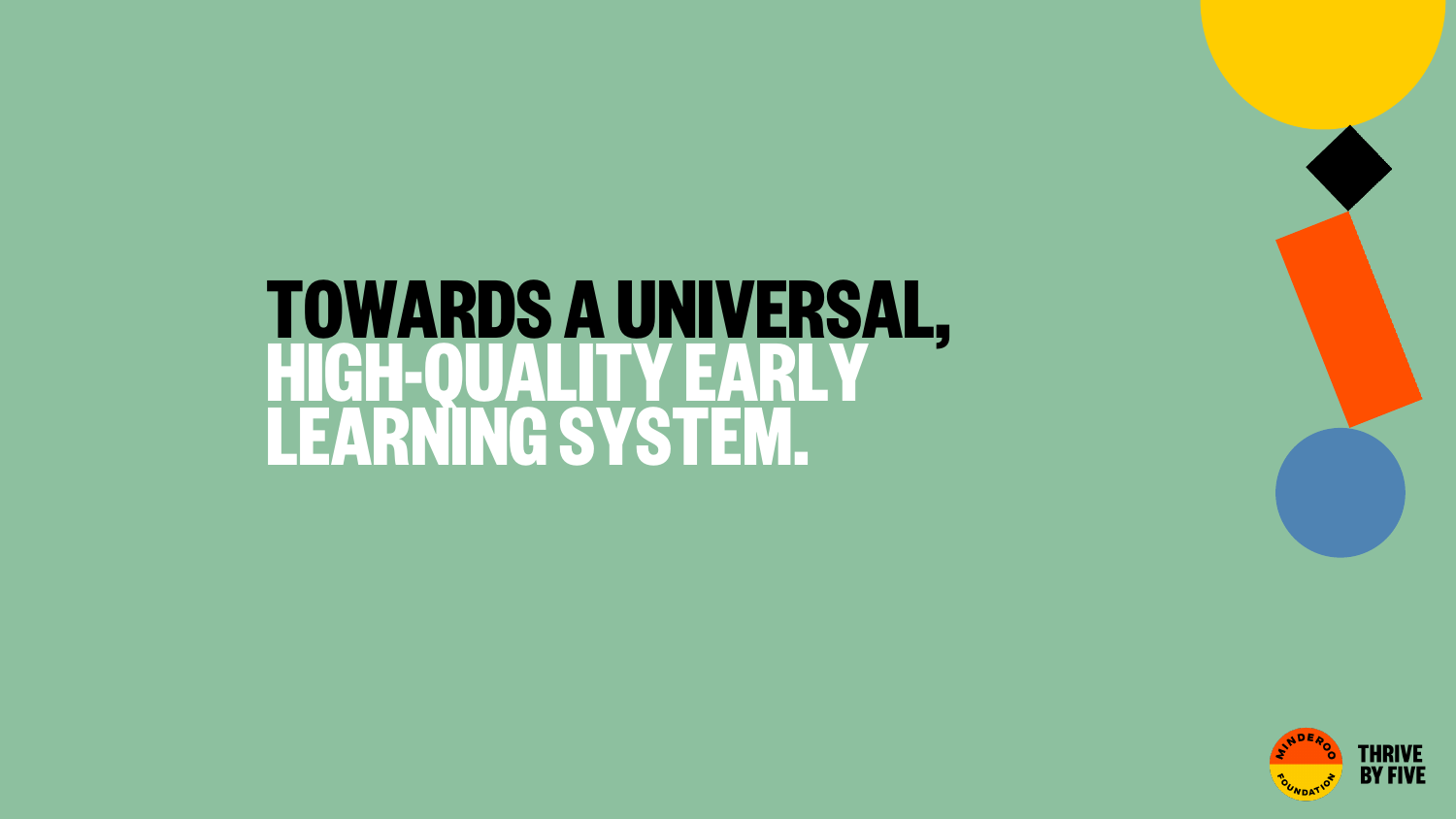## **AROUND HALF THE POPULATION SAYS IMPROVING EARLY CHILDHOOD EDUCATION IS AN EXTREMELY OR VERY IMPORTANT ISSUE TO THEIR VOTE.**

#### Importance of issues when voting at federal elections (% Extremely/very important)



Q. How important are each of the following issues when it comes to voting at federal elections? Base: WA respondents, n=518 \*Only shown to half sample, n=263 \*\* Only shown to half sample, n=255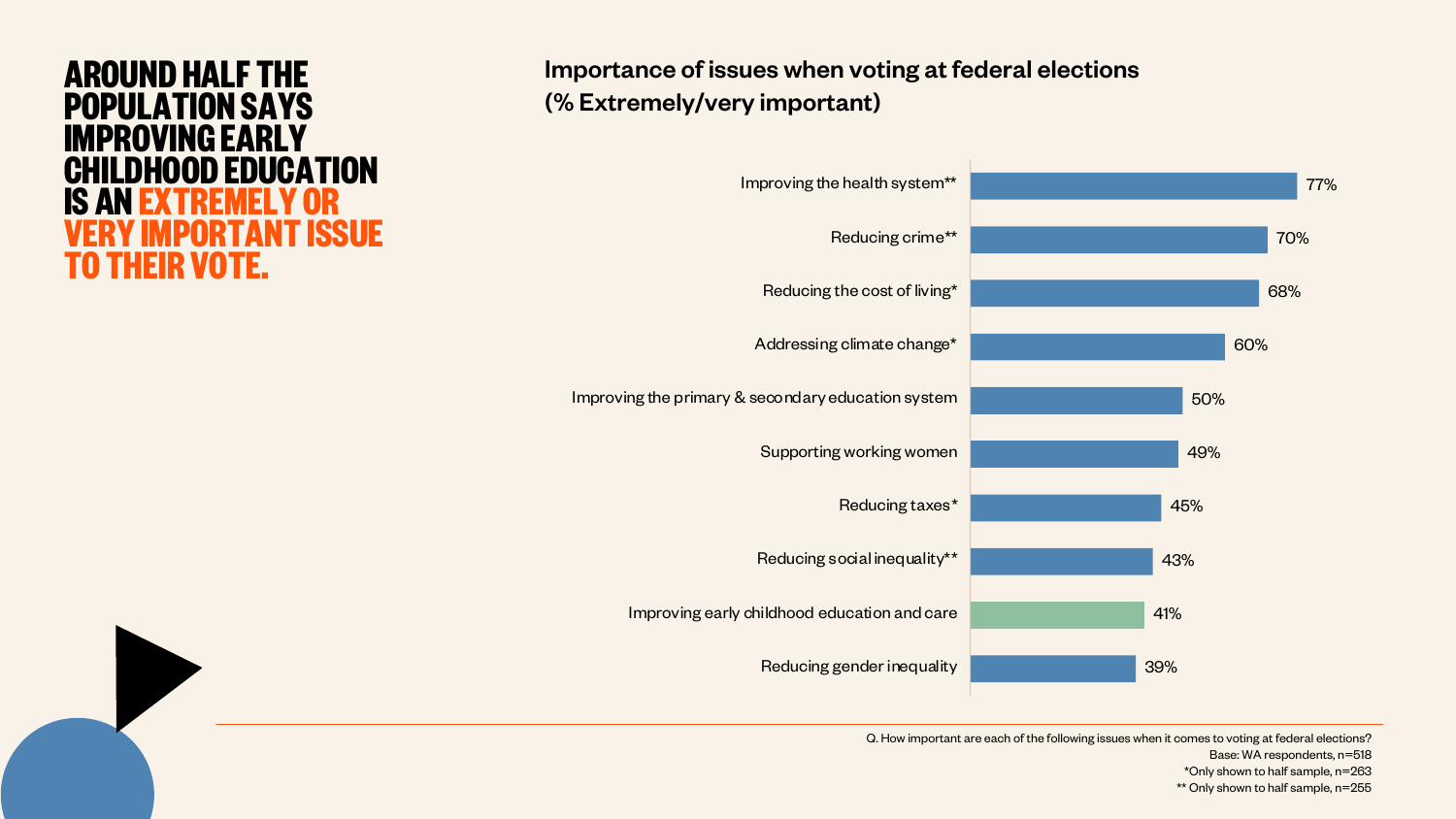## **7 IN 10 WESTERN AUSTRALIANS AGREE TEHEA CHILDHOOD EDUCATION WOULD BE VERY GOOD FOR OUR ECONOMY.**

Agreement that cheaper early childhood education and care would be very good for the Australian economy as a whole (%)

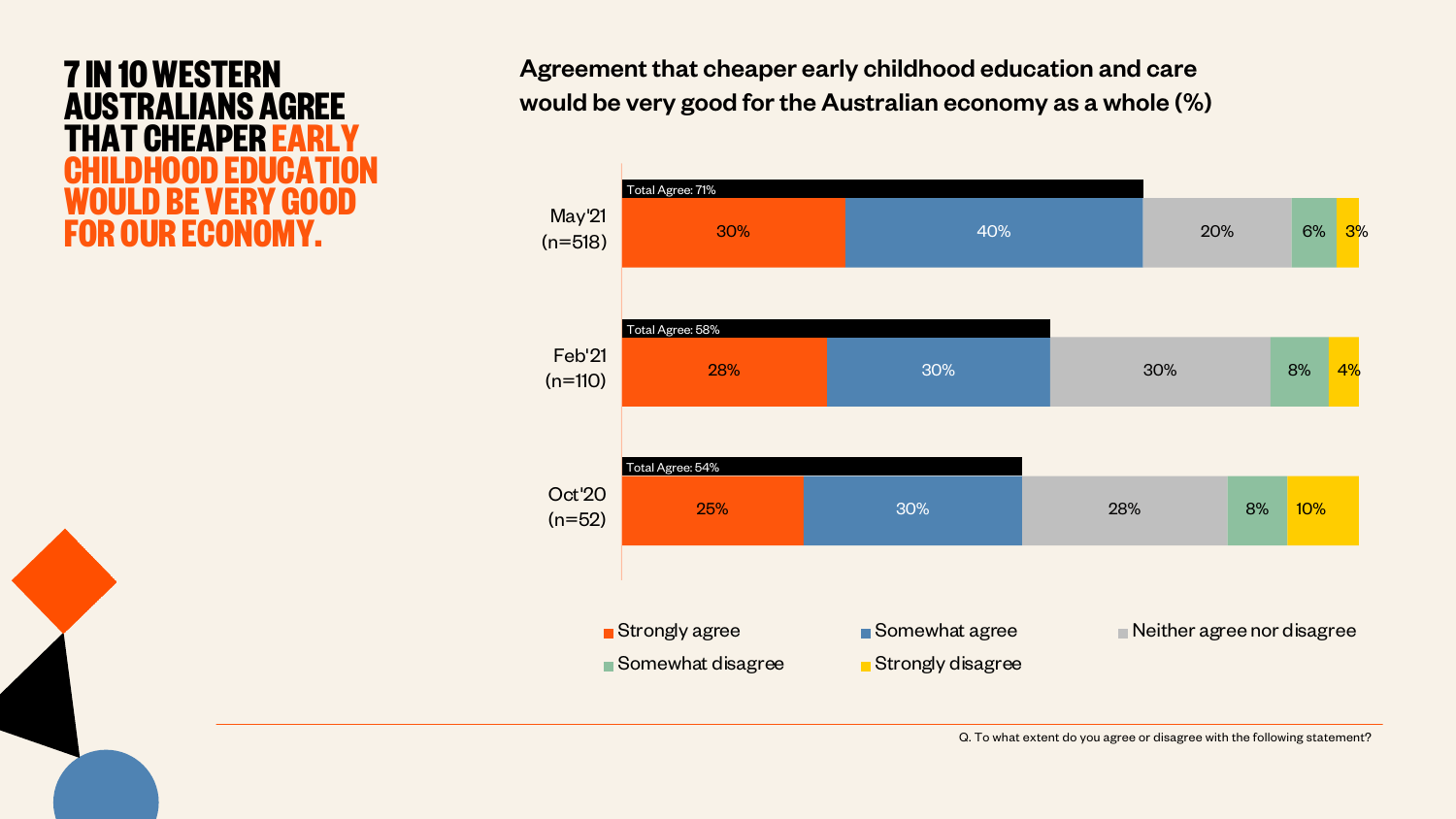## **THERE IS STRONG SUPPORT FOR A UNIVERSAL EARLY LEARNING SYSTEM.**

Support for a universal high-quality early childhood education and care system (%)



Q. For the purpose of the next few questions, please assume that 'a universal high-quality early childhood education and care system' would be one that was connected to the primary and secondary education system with a standard set of teaching priorities based around play-based learning. The system would be available at low or minimal cost to anyone who wants to use it, but using it would not be compulsory. How strongly do you support or oppose introducing a universal high-quality early childhood education and care system along those lines? Base: WA respondents, n=518